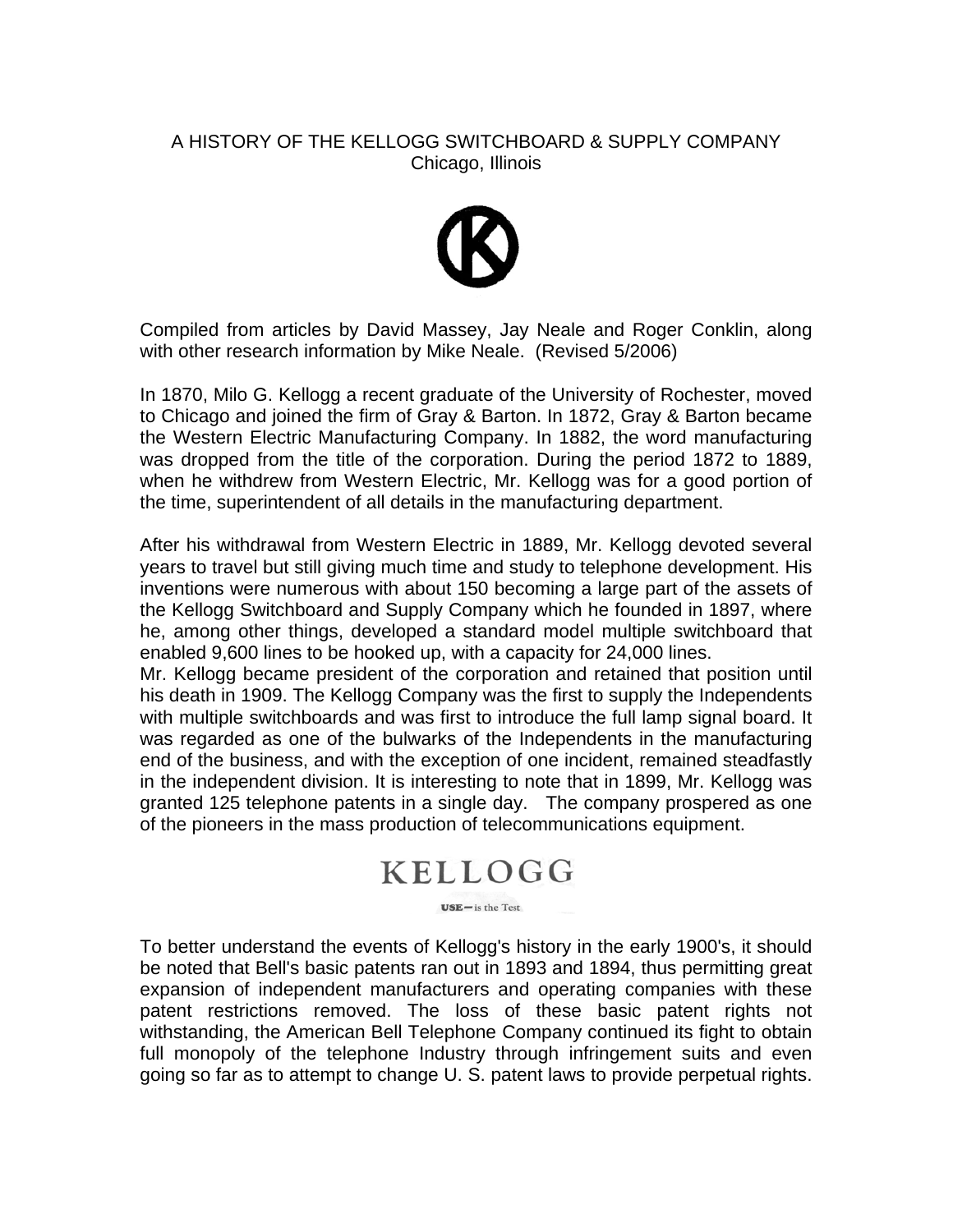This latter was defeated mainly through the efforts of Milo G. Kellogg and his attorney, Charles H. Aldrich.

The American Bell Telephone Company, having failed to obtain a change in the 11 U. S. patent laws, saw their hopes of monopoly fading and even more so as patent infringement cases were being lost daily in the courts through the legal efforts of the many independent manufacturers. (Western Electric had been wholly owned by Bell since 1882.) Bell then embarked on a program to secretly buy up the major independent manufacturers, thus ending resistance to patent suits.

Kellogg became ripe to Bell's aims<sup>[1](#page-1-0)</sup> in 1901 when Mr. Kellogg, due to ill health, was forced to relinquish all business. He turned the company over to his brotherin-law, Wallace L. DeWolf, under a power of attorney and went to California, where, it was generally supposed, he would die. In June 1903, through a minority stockholders suit to set aside the sale, the industry found out the startling fact that Mr. DeWolf had sold Kellogg to the Bell Company and in fact it had been owned by Bell for some 18 months. Bell had bought the Kellogg stock from Mr. DeWolf under a pledge that the latter would keep the facts of the sale a secret and continue as the directing head of the concern. The object was simple. It was desired to load the independent operating companies with Kellogg apparatus. Some of the most vital parts of this apparatus were at that time in suit under claims of patent infringement brought by Bell and its manufacturing company, Western Electric. With Bell secretly in control of Kellogg, only mock defense would be made of these patent suits, judgment for Bell would be entered and the infringing apparatus could be seized thus forcing out of business scores of independent operating companies, with millions invested in plants and the Bell "trust" would come into being once more.

Buffalo and Los Angeles, the two largest independent operating companies were brought into the trap when Kellogg obtained the contract to supply their equipment. However, in the letting of the contracts, some whispering of the sale of Kellogg to Bell became prevalent. Mr. Kellogg, who, rather than dying, was recovering his health, heard these whisperings and confronted Mr. DeWolf, who admitted the facts. After Mr. Kellogg's efforts to buy back his stock, even at a great profit to Bell, failed, the minority stockholders were informed and a suit was filed to have the sale set aside. The lower court found for the plaintiffs, but the Appellate court reversed the decision. However, the Illinois Supreme court sustained the lower court and Bell was beaten. It was not, however, until 1909 that the final decision was rendered. In this same year, Milo G. Kellogg died and the presidency of Kellogg Switchboard and Supply Company passed to his son, Leroy D. Kellogg. Kellogg remained a completely independent company until 1951 when IT&T bought controlling interest.

 $\overline{a}$ 

<span id="page-1-0"></span><sup>&</sup>lt;sup>1</sup> See When Western Electric Secretly Controlled Kellogg, by Roger Conklin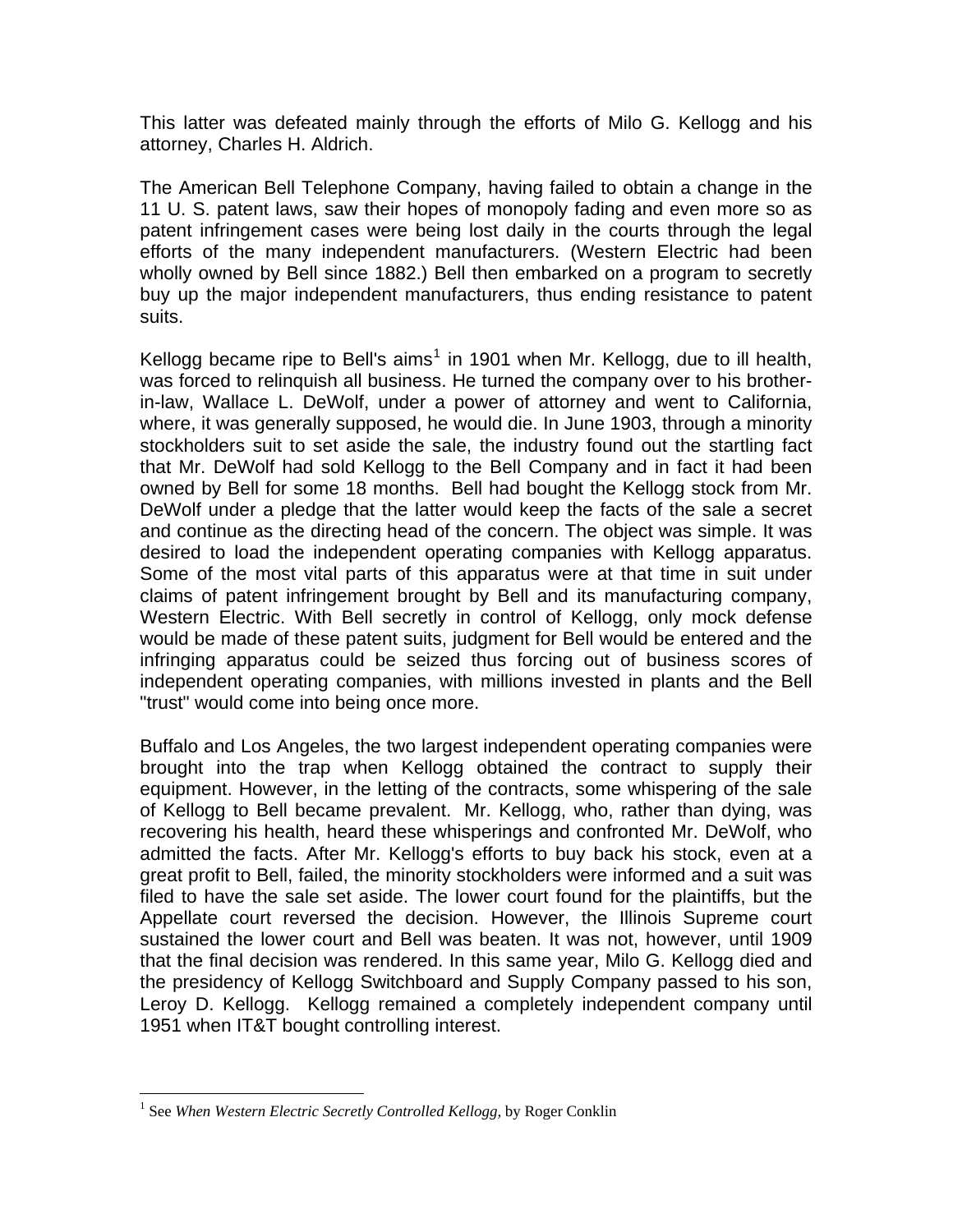Kellogg Switchboard and Supply Company entered the dial equipment field in 1939, with the introduction of Relaymatic, and came out with a Crossbar in 1950.

AND THEN CAME ITT



In 1920, Sosthenes Behn, owner of the Porto Rico Telephone Company and the Cuban Telephone Company, organized and incorporated the International Telephone and Telegraph Corporation (ITT).

In 1925 ITT then purchased International Western Electric from AT&T, which included all of Western Electric's subsidiary companies outside of the United States except for its interest in Northern Electric in Canada, it committed to not compete with Western Electric in the U.S. market. But this agreement did not cover items for the military. ITT owned Federal Telegraph Company, a minor operation that made radio-telegraph equipment for Postal Telegraph in a small factory in Newark, NJ that it acquired in 1928 when it purchased Mackay Radio, which controlled Postal Telegraph Company (then a competitor of Western Union Telegraph Co. but not a competitor of AT&T). These holdings consisted of 11 manufacturing companies, including the large Bell Telephone Manufacturing Company (BTM) in Antwerp, Belgium.

In 1940, when Europe was overrun by Nazi Germany, a group of engineers from BTM set up an engineering group at International Telephone and Radio Manufacturing Corporation Headquarters, (ITT) with the purpose of manufacturing telephone equipment in the US for ITT companies and customers in Europe, Asia, Africa, and Latin America.

ITT renamed Federal Telegraph Company Federal Telephone and Radio Corporation and signed several important radar-related development and manufacturing contracts with the U.S. Government just prior to the U.S. entry into the war. Its technical staff consisted primarily of these top refugee scientists from Europe. After the U.S. entered the war in December 1941, Federal Tel & Radio expanded its product line and began manufacturing its European-type telephones and Rotary switching equipment for its own telephone companies and other customers in Puerto Rico, Cuba, Spain, Brazil, Chile, Peru, Mexico, etc. These telephone companies had been effectively shut off from their sources of supply of equipment in Europe because of the German occupation of France and Belgium and the bombing of England. Some of these products were backwardengineered by Federal from equipment samples but without complete drawings which it had been unable to get out of Europe ahead of the invading German army. Circuit drawings for Rotary switching equipment were obtained from its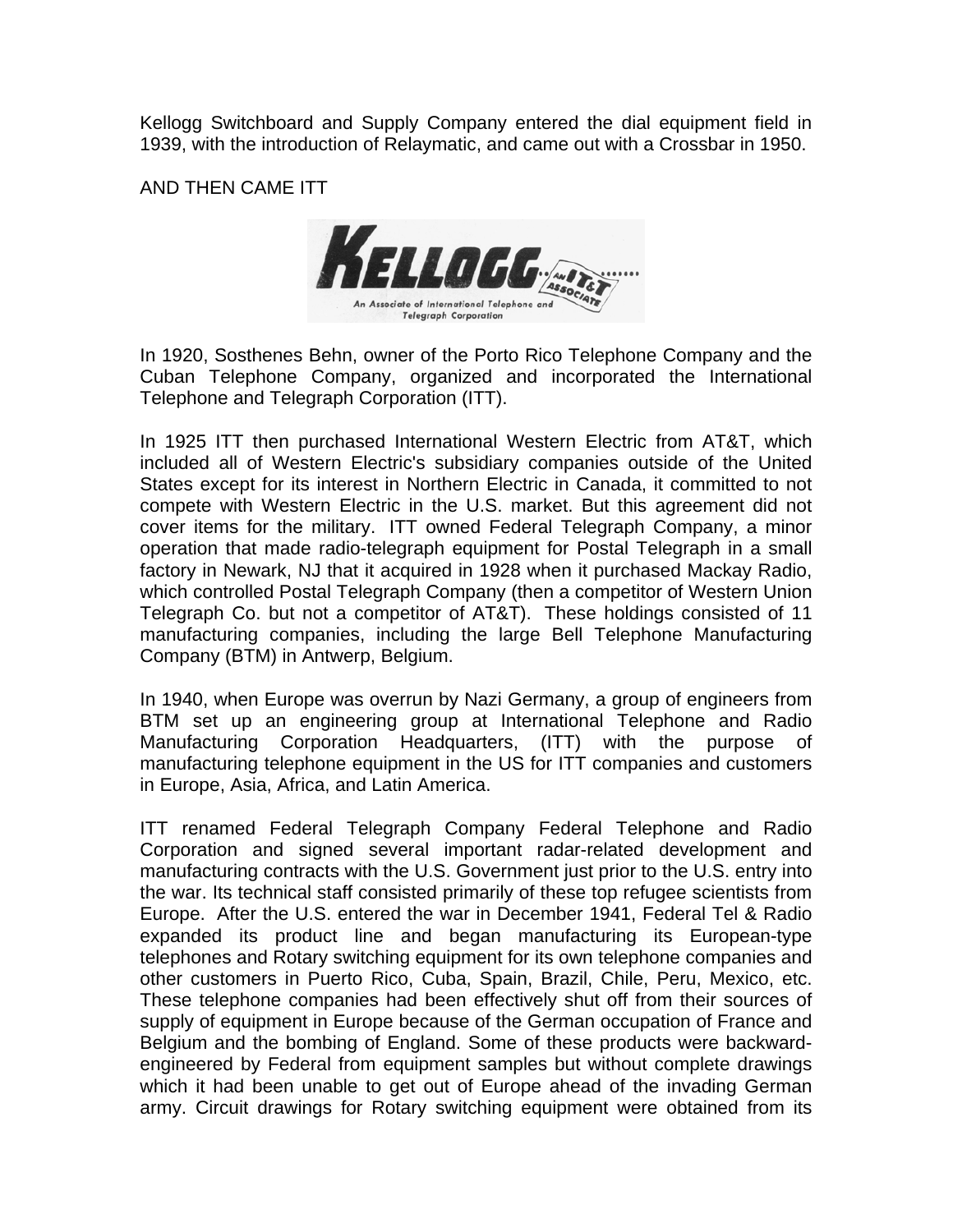telephone company customers. In 1944, Step-by-Step production was started with drawings from the London, England plant.

Federal, during this time, (late 1940) moved from Newark and established a new manufacturing plant in Clifton, NJ. Federal Telephone and Radio Laboratories, set up in nearby Nutley, NJ was established to develop and design products for FTR somewhat like Bell Laboratories designed products for Western Electric. During the war the primary efforts of both FTR and FTL were directed towards the war effort.

The name of the company was changed from BTM to Federal Telephone and Radio Corporation (FTR), and in 1946, a new facility was built in Clifton, New Jersey.





On August 9, 1951 ITT began buying Kellogg stock, eventually acquiring the company. In 1952 the Kellogg Switchboard and Supply Company became a division of ITT. In 1957, the FTR telephone division was separated from the radio division and put under control of Kellogg management. In 1959, the entire operation was moved to Chicago Illinois. In 1961, the Step production was moved to Milan Tennessee, followed in 1962 by the rest of the Chicago manufacturing function. Several years after the buyout, ITT changed the name from Kellogg Switchboard & Supply Co. to ITT Kellogg. The FTR telephone manufacturing division in Clifton, NJ was combined with the ITT Kellogg manufacturing operations into ITT Kellogg's Cicero Ave. facility in Chicago. In 1965, the name Kellogg was dropped from the company name and it became ITT TELECOMMUNICATIONS, a division of International Telephone and Telegraph Corporation.





During the 80's the Corinth facility was part of a joint venture agreement between ITT Corporation and CGE, transferring the majority of ownership to the newlyformed Alcatel, N.V., the world's largest telecommunications manufacturer.